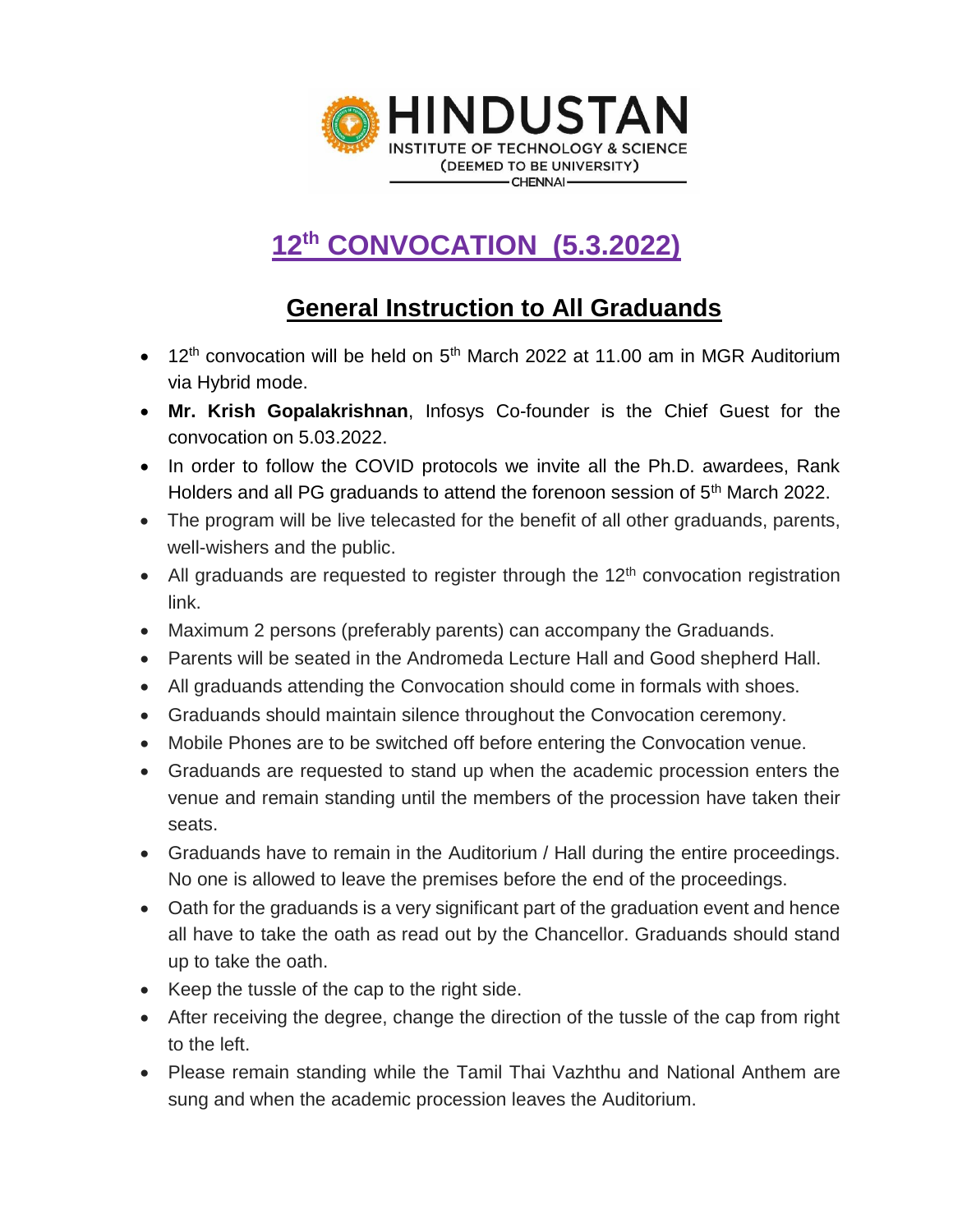## **I) Instruction to the Ph.D awardees (5.3.2022)**

• All the Ph.D awardees are requested to register through the link provided below for the 12<sup>th</sup> Convocation:

<https://forms.gle/gsLP1xYEkhNPc1BY7>

- Kindly complete the registration on or before 27.2.2022. Kindly contact the Coordinator Dr. P. Ranjana (9840358724) for any clarifications.
- The Ph.D awardees are requested to be present in the MGR Auditorium at 10.30 am on 5.3.2022 as per the seating arrangements. Ph.D awardees who come late after 10.30 am on 5.3.2022 will not be permitted to enter the MGR Auditorium on any account.
- When a Ph.D awardee is called, he/she should proceed to the dais from the left, should bow to the Chancellor and the Chief Guest, receive the certificate and leave on the right side.

# **II) Instruction to the Rank holders (5.3.2022)**

• All the Rank holders are requested to register through the link provided below for the 12<sup>th</sup> Convocation:

#### <https://forms.gle/hjrT1vmx5d48gwrJ6>

- Kindly complete the registration on or before 27.2.2022. Kindly contact the Coordinator Dr. Sathyalakhsmi (9884745667) for any clarifications.
- The Rank holders are requested to be present in the MGR Auditorium at 10.30 am on 5.3.2022 as per the seating arrangements. Rank holders who come late after 10.30 am on 5.3.2022 will not be permitted to enter the MGR Auditorium on any account.
- When a Rank Holder is called, he/she should proceed to the dais from the left, should bow to the Chancellor and the Chief Guest, receive the certificate and leave on the right side.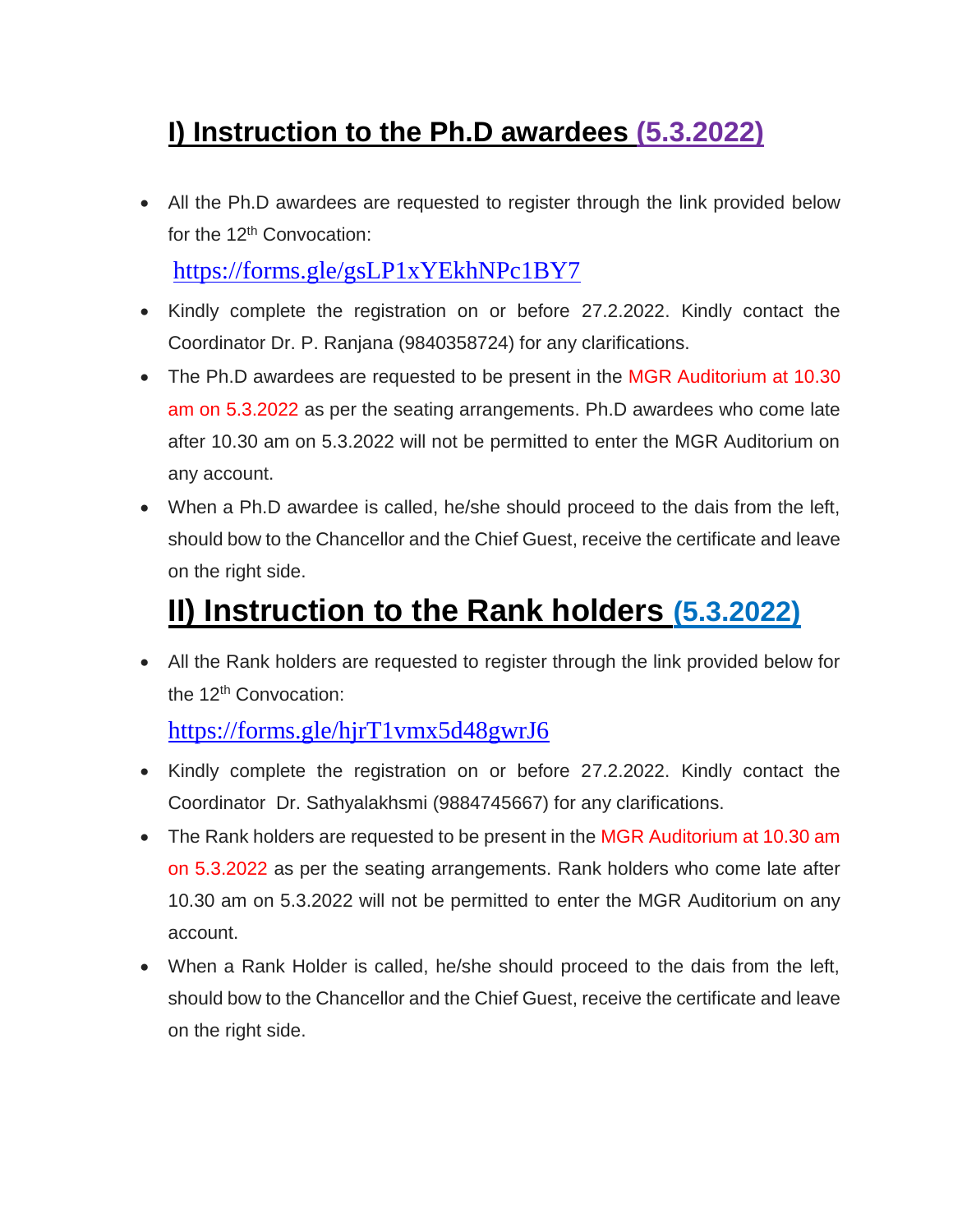# **III) Instruction to the PG Graduands (5.3.2022)**

• All the PG graduands are requested to register through the link provided below for the 12<sup>th</sup> Convocation:

<https://forms.gle/fdKRdzZbQYs4SMZZ9>

- Kindly complete the registration on or before 27.2.2022.
- The PG graduands are requested to be present in the MGR Auditorium at 10.30 am on 5.3.2022 as per the seating arrangements. PG graduands who come late after 10.30 am on 5.3.2022 will not be permitted to enter the MGR Auditorium on any account.
- The Rank holders, Ph.D. awardees and all the PG graduands are requested to be present in the MGR auditorium as per the schedule given below:

| <b>EVENT-1</b>               |                           |                             |  |  |  |
|------------------------------|---------------------------|-----------------------------|--|--|--|
| <b>DATE: 5.3.2022</b>        |                           | <b>FN: 10.30AM -12.30PM</b> |  |  |  |
| <b>Venue: MGR Auditorium</b> |                           |                             |  |  |  |
|                              | <b>Dept. of Graduands</b> |                             |  |  |  |
| SI. No.                      |                           |                             |  |  |  |
|                              | <b>Rank Holders</b>       |                             |  |  |  |
| $\mathcal{P}$                | <b>Ph.D Awardees</b>      |                             |  |  |  |

## **IV) Instruction to the Graduands (Other than Rank holders, Ph.D Awardees & PG)**

• All the other graduands are requested to register through the link provided below for the 12<sup>th</sup> Convocation:

### <https://forms.gle/6S2w3s9rmtrvJqim6>

- Kindly complete the registration on or before 27.2.2022.
- The graduands are requested to be present in the MGR auditorium as per the schedule given below: